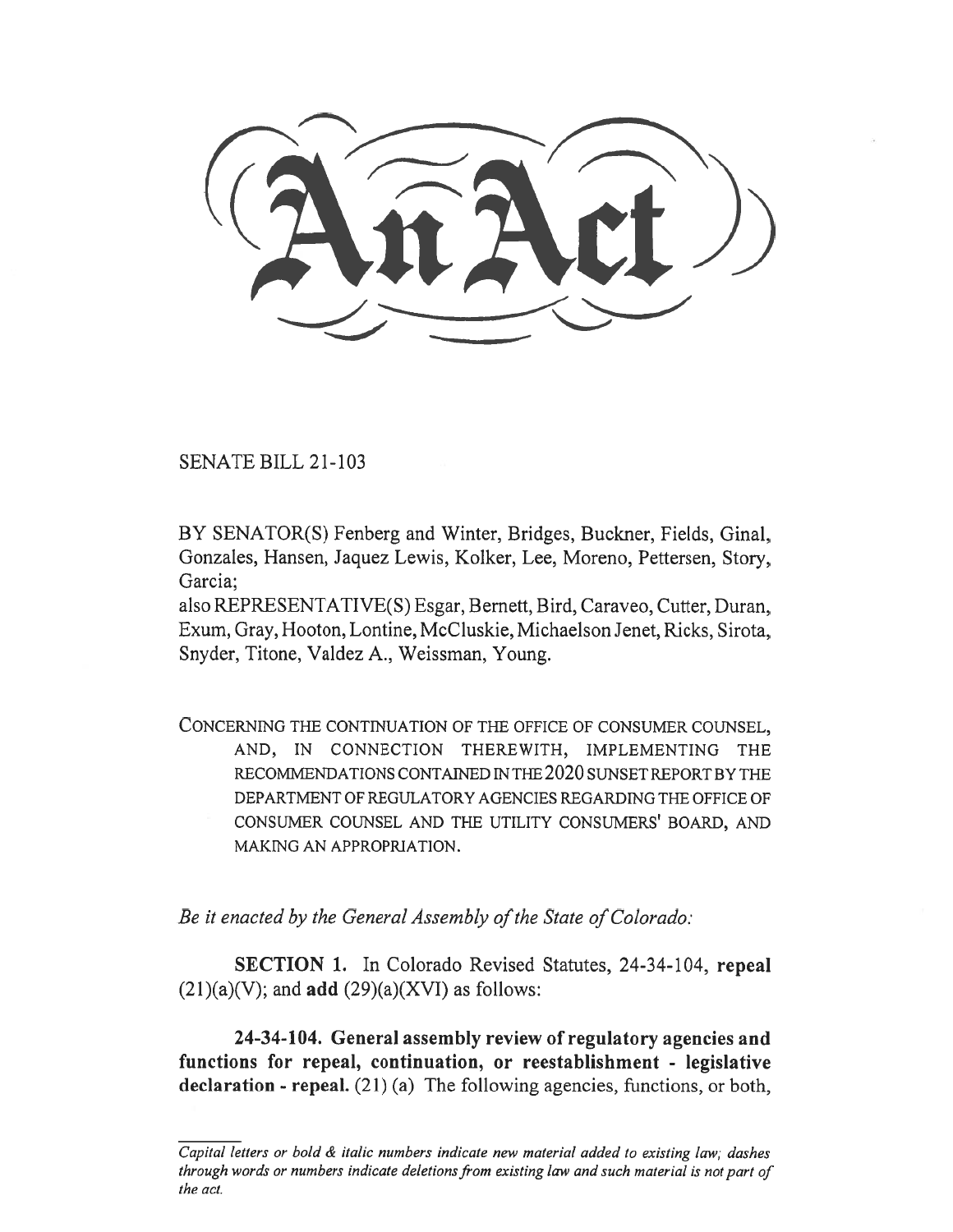will repeal on September 1, 2021:

(V) The office of consumer counsel created in article  $6.5$  of title  $40$ ;  $C.R.S.$ 

(29) (a) The following agencies, functions, or both, are scheduled for repeal on September 1, 2028:

(XVI) NOTWITHSTANDING SUBSECTION (7)(a) OF THIS SECTION, THE OFFICE OF THE UTILITY CONSUMER ADVOCATE AND THE UTILITY CONSUMERS' BOARD CREATED IN ARTICLE 6.5 OF TITLE 40.

SECTION 2. In Colorado Revised Statutes, repeal and reenact, with amendments, 40-6.5-108 as follows:

40-6.5-108. Repeal of article - office of the utility consumer advocate subject to termination. THIS ARTICLE 6.5 IS REPEALED, EFFECTIVE SEPTEMBER 1, 2028. BEFORE THE REPEAL, THIS ARTICLE 6.5 IS SCHEDULED FOR REVIEW IN ACCORDANCE WITH SECTION 24-34-104.

SECTION 3. In Colorado Revised Statutes, 40-6.5-101, amend the introductory portion; and  $add(1.3), (2.2), (2.4), (2.8), and (6)$  as follows:

40-6.5-101. Definitions. As used in this article ARTICLE 6.5, unless the context otherwise requires:

(1.3) "BOARD" MEANS THE UTILITY CONSUMERS' BOARD CREATED IN SECTION 40-6.5-102 (3)(a).

(2.2) "DIRECTOR" MEANS THE DIRECTOR OF THE OFFICE, APPOINTED PURSUANT TO SECTION 40-6.5-102 (1).

(2.4) "EXECUTIVE DIRECTOR" MEANS THE EXECUTIVE DIRECTOR OF THE DEPARTMENT OF REGULATORY AGENCIES, APPOINTED PURSUANT TO SECTION 24-34-101 (1)(a).

(2.8) "OFFICE" MEANS THE OFFICE OF THE UTILITY CONSUMER ADVOCATE CREATED IN SECTION 40-6.5-102 (1).

(6) "TELECOMMUNICATIONS SERVICE" MEANS THE OFFERING OF

PAGE 2-SENATE BILL 21-103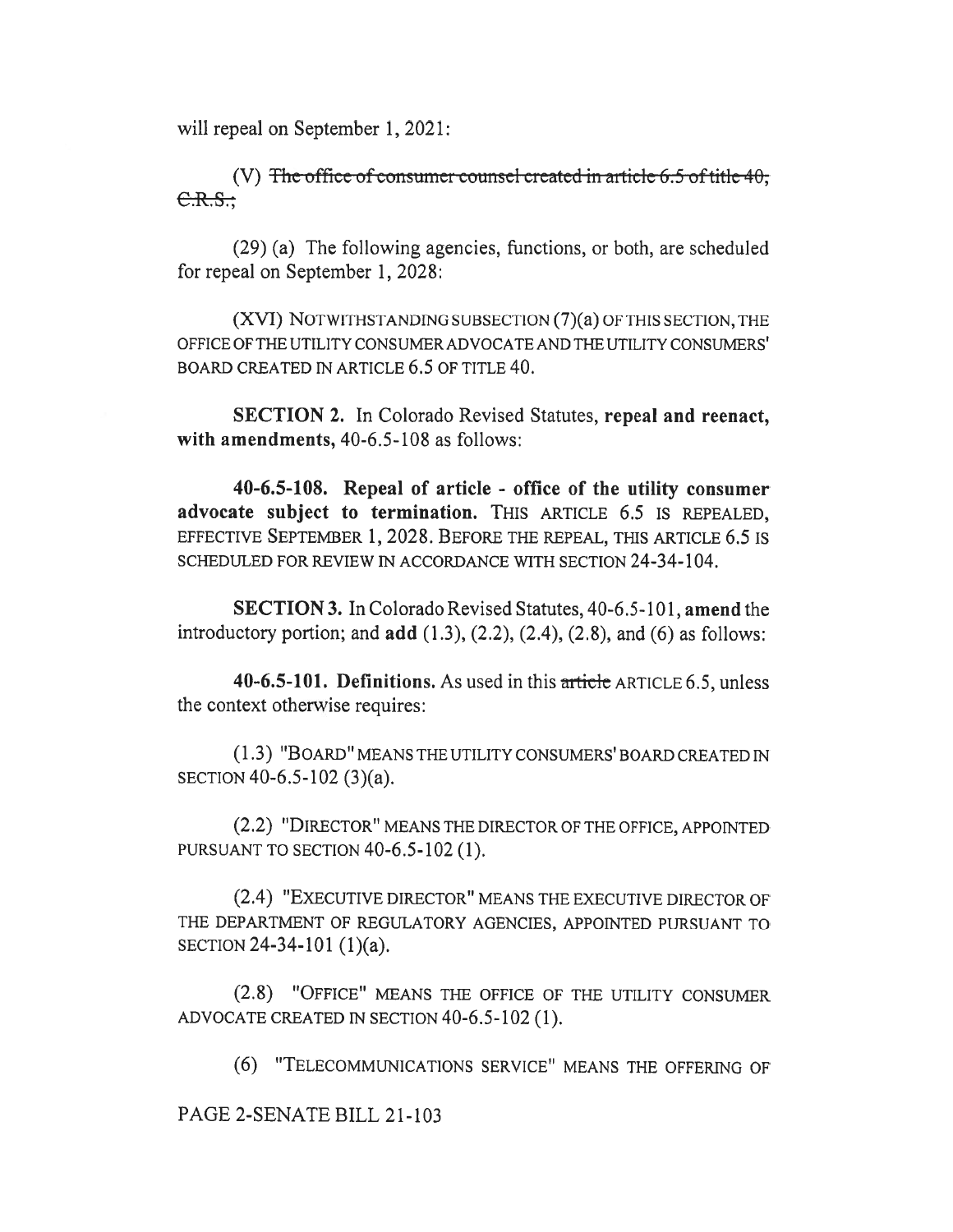TELECOMMUNICATIONS FOR A FEE DIRECTLY TO THE PUBLIC, OR TO SUCH CLASSES OF USERS AS TO BE EFFECTIVELY AVAILABLE DIRECTLY TO THE PUBLIC, REGARDLESS OF THE FACILITIES USED.

SECTION 4. In Colorado Revised Statutes, amend 40-6.5-102 as follows:

40-6.5-102. Office of the utility consumer advocate and utility consumers' board - creation - appointment - attorney general to represent. (1) There is hereby created, as a division within the department of regulatory agencies, the office of consumer counsel THE UTILITY CONSUMER ADVOCATE, the head of which shall be the consumer counsel is THE DIRECTOR, who shall be appointed by the executive director of the department of regulatory agencies pursuant to section 13 of article XII of the state constitution.

 $(2)$  (a) The office of consumer counsel shall exercise its powers and perform its duties and functions specified in this article ARTICLE 6.5 under the department of regulatory agencies as if the same were transferred to the department by a type 1 transfer, as such transfer is defined in the "Administrative Organization Act of 1968", article 1 of title 24. C.R.S.

 $(b)$  Repealed.

(3) (a) The utility consumers' board, which is hereby created, shall guide the policy of the office. of consumer counsel. The board shall exercise its powers and perform its duties and functions specified in this article ARTICLE 6.5 under the department of regulatory agencies and the executive director of the department of regulatory agencies as if the same were transferred to the department by a  $\frac{f}{f}$  TYPE 2 transfer, as such transfer is defined in the "Administrative Organization Act of 1968", article 1 of title 24.  $C.R.S.$ 

(b) (I) The board consists of eleven members, seven of whom the governor shall appoint APPOINTS. The governor shall appoint at least one member who is actively engaged in agriculture as a business and at least two members who are owners of small businesses with one hundred or fewer employees. In making appointments to the board, the governor shall ensure that the membership of the board represents each of the seven congressional districts of the state and that no more than four of the

PAGE 3-SENATE BILL 21-103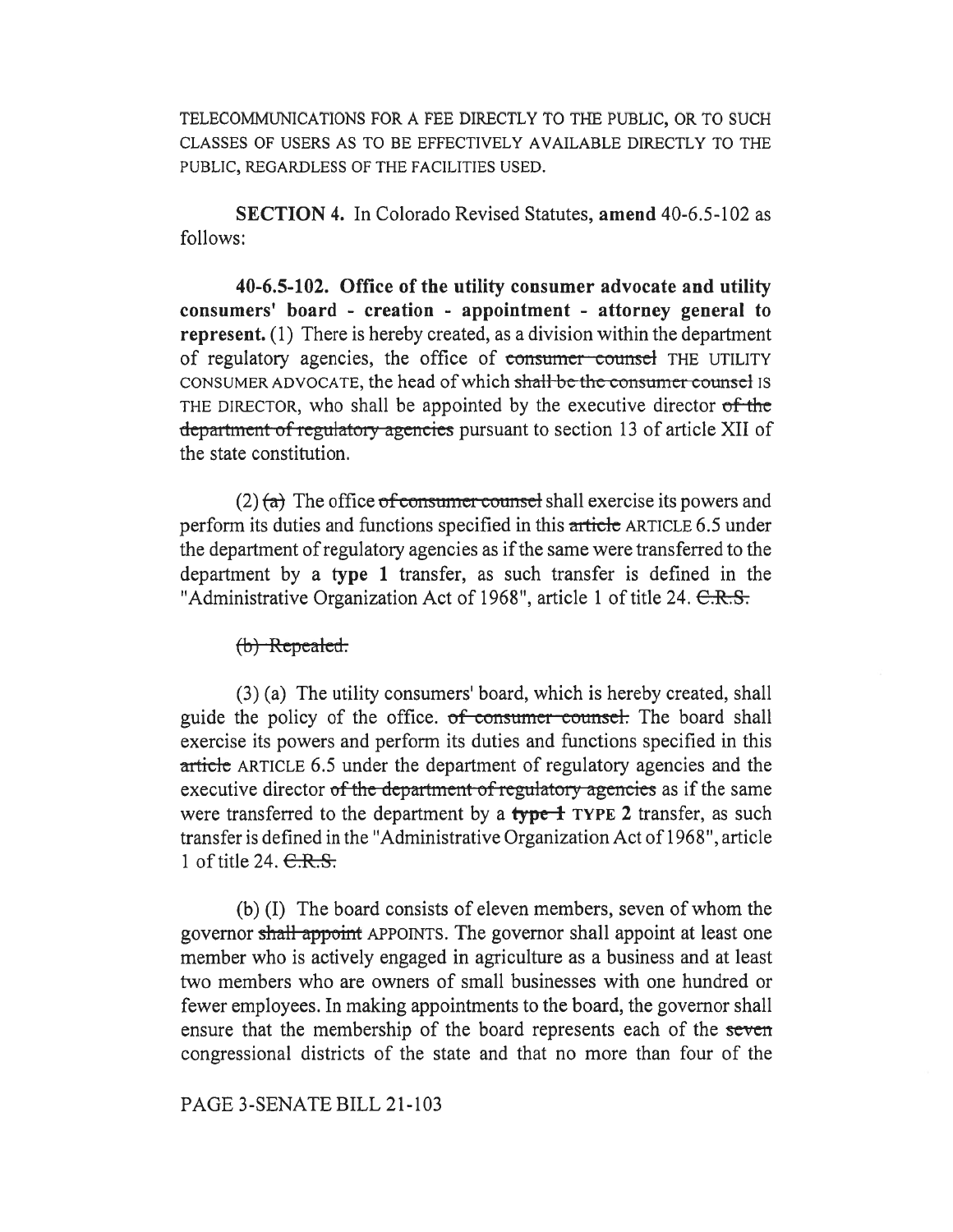governor's appointments are affiliated with the same political party. The president of the senate, the speaker of the house of representatives, the minority leader of the senate, and the minority leader of the house of representatives shall each appoint one member of the board.

(II) Members of the board shall be appointed for SERVE terms of four years. If a person has any conflict of interest with the duties required of a member of the board, the <del>person</del> APPOINTING AUTHORITY shall not <del>be</del> appointed APPOINT THE PERSON as a member of the board. The official who appointed a board member may remove that board member for misconduct, incompetence, or neglect of duty. Board members serve without compensation, but members who reside outside the counties of Denver, Jefferson, Adams, Arapahoe, Boulder, Broomfield, and Douglas are entitled to reimbursement for reasonable AND actual expenses to attend board meetings in Denver. The board shall meet at least six times per year.

(c) It is the duty of the board to represent the public interest of Colorado utility users, and, specifically, the interests of residential, agricultural, and small business users, by providing general policy guidance and oversight for the office of consumer counsel and the consumer counsel DIRECTOR in the performance of their statutory duties and responsibilities as specified in this article ARTICLE 6.5. The powers and duties of the board shall include but not be limited to, the following:

(I) Providing general policy guidance to the office  $of$  consumer counsel regarding rule-making matters, legislative projects, general activities, and priorities of the office; AND

(II) Gathering data and information and formulating policy positions to advise the office of consumer counsel in preparing analysis and testimony in legislative hearings on proposed legislation affecting the interests of residential, small business, and agricultural utility users.

(III) Reviewing the performance of the office of consumer counsel annually;

(IV) Conferring with the executive director of the department of regulatory agencies on the hiring of the consumer counsel and consulting with such executive director on the annual performance evaluation of the office of consumer counsel and the consumer counsel.

## PAGE 4-SENATE BILL 21-103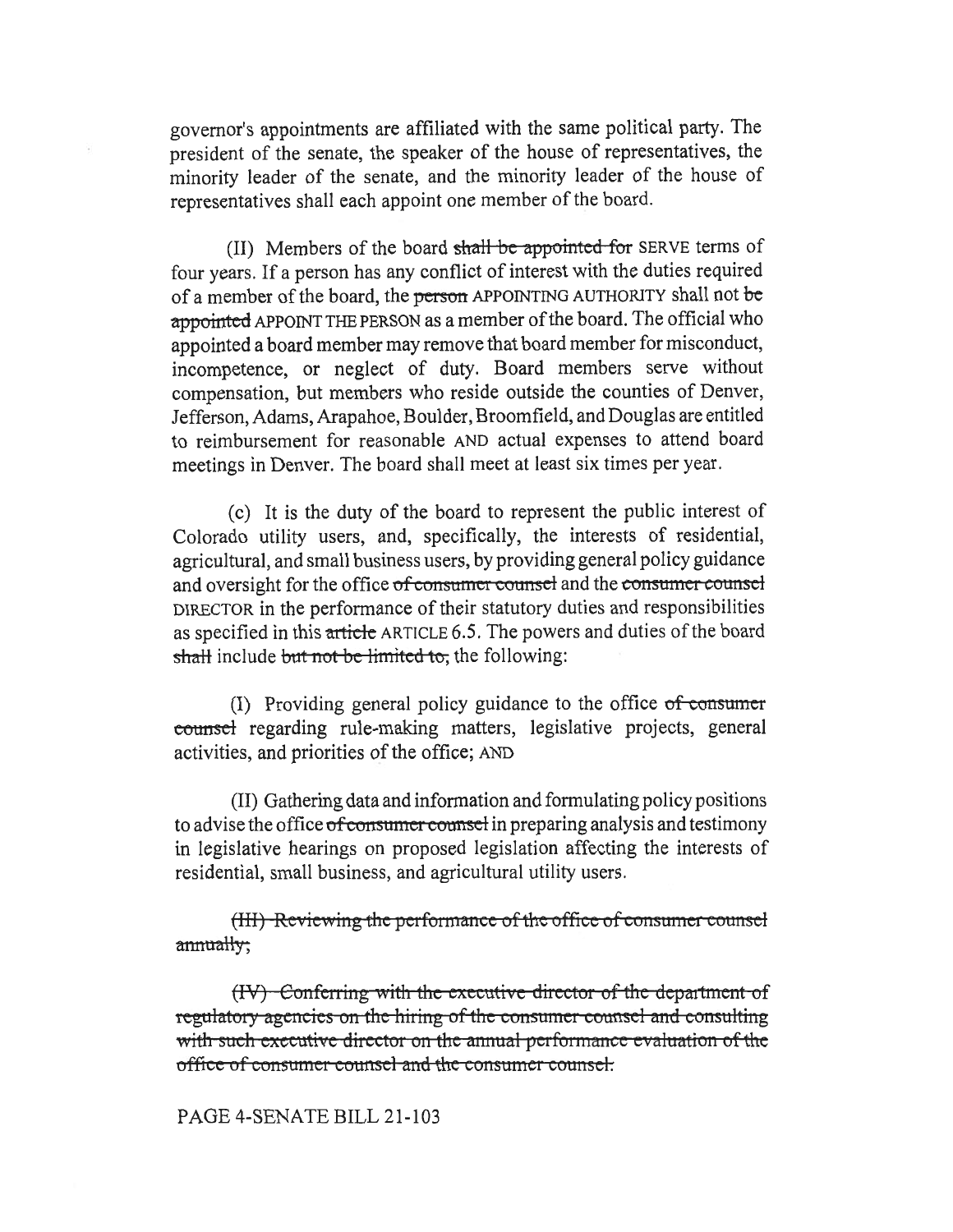(4) It is the duty of the attorney general to advise the office  $of$ consumer counsel and the board in all legal matters and to provide representation in proceedings in which the office of consumer counsel participates.

SECTION 5. In Colorado Revised Statutes, amend 40-6.5-103 as follows:

40-6.5-103. Qualifications of the director - conflict of interest. The consumer counsel shall DIRECTOR MUST have at least five years of experience in consumer-related utility issues or in the operation, management, or regulation of utilities as either an attorney, an engineer, an economist, an accountant, a financial analyst, or an administrator or any combination thereof. No OF THOSE ROLES. THE EXECUTIVE DIRECTOR SHALL NOT APPOINT AS DIRECTOR A person owning WHO OWNS stocks or bonds in a corporation subject in whole or in part to regulation by the commission or who has any pecuniary interest in such corporation. shall be appointed as consumer counsel.

SECTION 6. In Colorado Revised Statutes, amend 40-6.5-104 as follows:

40-6.5-104. Representation by director - powers of the office. (1) The consumer counsel DIRECTOR shall represent the public interest and, to the extent consistent therewith, the specific interests of residential consumers, agricultural consumers, and small business consumers by appearing in proceedings before the commission and appeals therefrom in matters which THAT involve proposed changes in a public utility's rates and charges; in matters involving rule-making which THAT have an impact on the charges, the provision of services, or the rates to consumers; and in matters which THAT involve certificates of public convenience and necessity for facilities employed in the provision of utility service, the construction of which would have a material effect on the utility's rates and charges.

(2) In exercising-his-discretion DETERMINING whether or not to appear in a proceeding OF THE COMMISSION, the consumer counsel DIRECTOR shall consider the importance and the extent of the public interest involved. In evaluating the public interest, INCLUDING THE IMPACT ON RATES AND CHARGES TO CONSUMERS, the consumer counsel DIRECTOR shall give due consideration to STATUTORY DECARBONIZATION GOALS SET FORTH

PAGE 5-SENATE BILL 21-103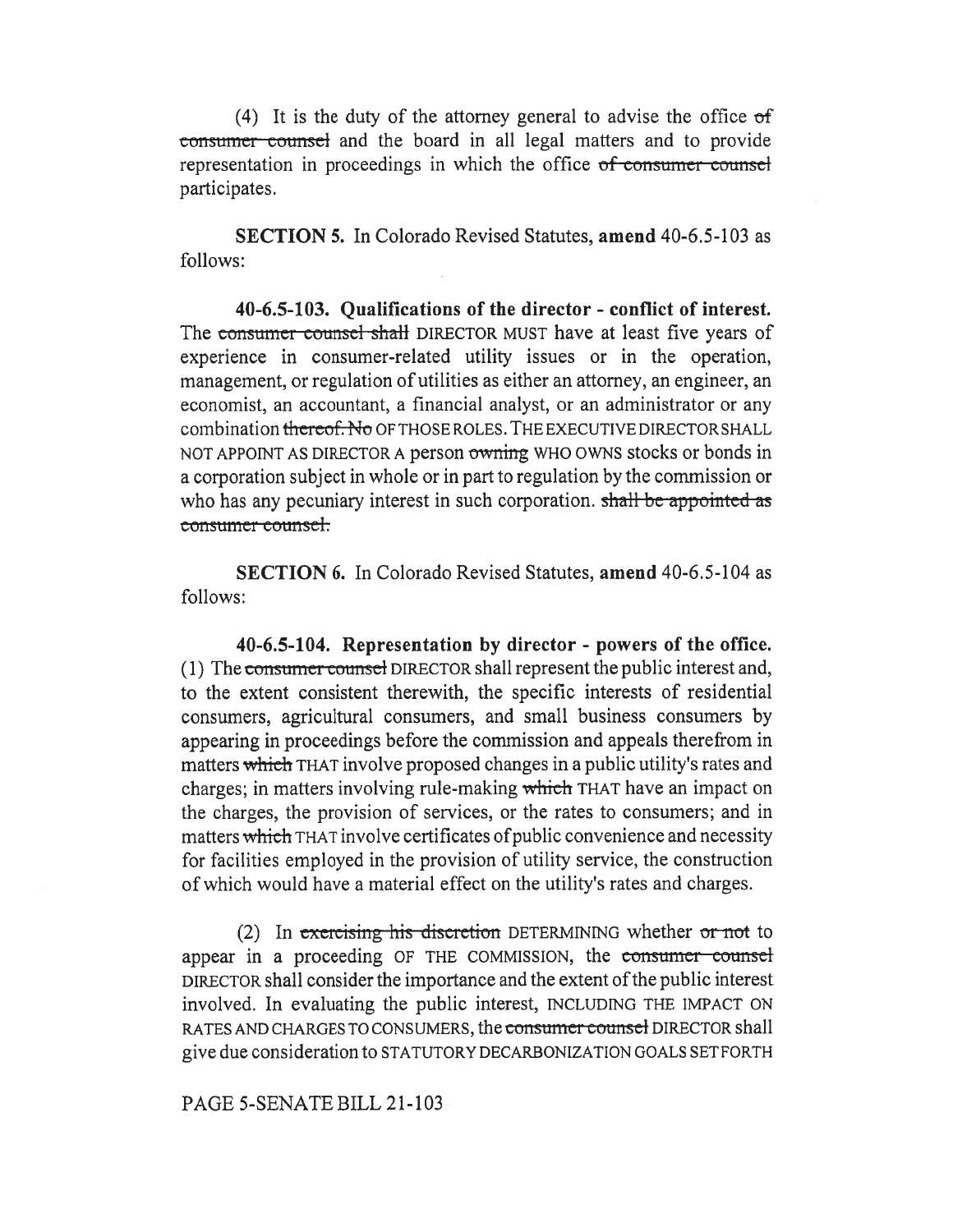IN SECTIONS 40-2-125.5 (3) AND 25-7-102 (2)(g), JUST TRANSITION IN ACCORDANCE WITH SECTION 40-2-133, ENVIRONMENTAL JUSTICE, AND the short- and long-term impact EFFECT of the proceedings upon various classes of consumers, so as not to jeopardize the interest of one class in an action by another. If the consumer counsel DIRECTOR determines that there may be inconsistent interests among the various classes of the consumers he THAT THE DIRECTOR represents in a particular matter, he THE DIRECTOR may choose to represent one of the interests or to represent no interest. Nothing in this section shall be construed to limit LIMITS the right of any person firm, or corporation to petition or make complaint to the commission or otherwise intervene in proceedings or other matters before the commission.

(3) The consumer counset DIRECTOR shall be served with notices of all proposed gas and electric tariffs, and he or she THE DIRECTOR shall be served with copies of all orders of the commission affecting the charges of agricultural consumers, residential consumers, and small business consumers.

(4) THE OFFICE MAY INTERVENE IN MATTERS BEFORE THE COMMISSION THAT RELATE TO A TELECOMMUNICATIONS SERVICE PROCEEDING, INCLUDING A RULE-MAKING PROCEEDING, THAT HAS AN IMPACT ON THE PROVISION OR QUALITY OF TELECOMMUNICATIONS SERVICE.

(5) THE OFFICE SHALL NOT RECOMMEND THAT THE COMMISSION TAKE ANY ACTION THAT WOULD INTERFERE WITH THE ADMINISTRATION OR DETERMINATION OF EMPLOYEES' WAGES, HEALTH INSURANCE, OR RETIREMENT BENEFITS NEGOTIATED BETWEEN A REGULATED UTILITY AND A LABOR UNION THROUGH COLLECTIVE BARGAINING.

SECTION 7. In Colorado Revised Statutes, 40-6.5-105, amend (1) introductory portion and  $(1)(a)$  as follows:

40-6.5-105. Intervenors other than the office of the utility consumer advocate. (1) If the office  $of$  consumer counsel intervenes and there are other intervenors in proceedings before the commission, the determination of said commission with regard to the payment of expenses of intervenors, other than the office, of consumer counsel, and the amounts thereof shall be based on the following considerations:

(a) Any reimbursements may be awarded only for expenses related

PAGE 6-SENATE BILL 21-103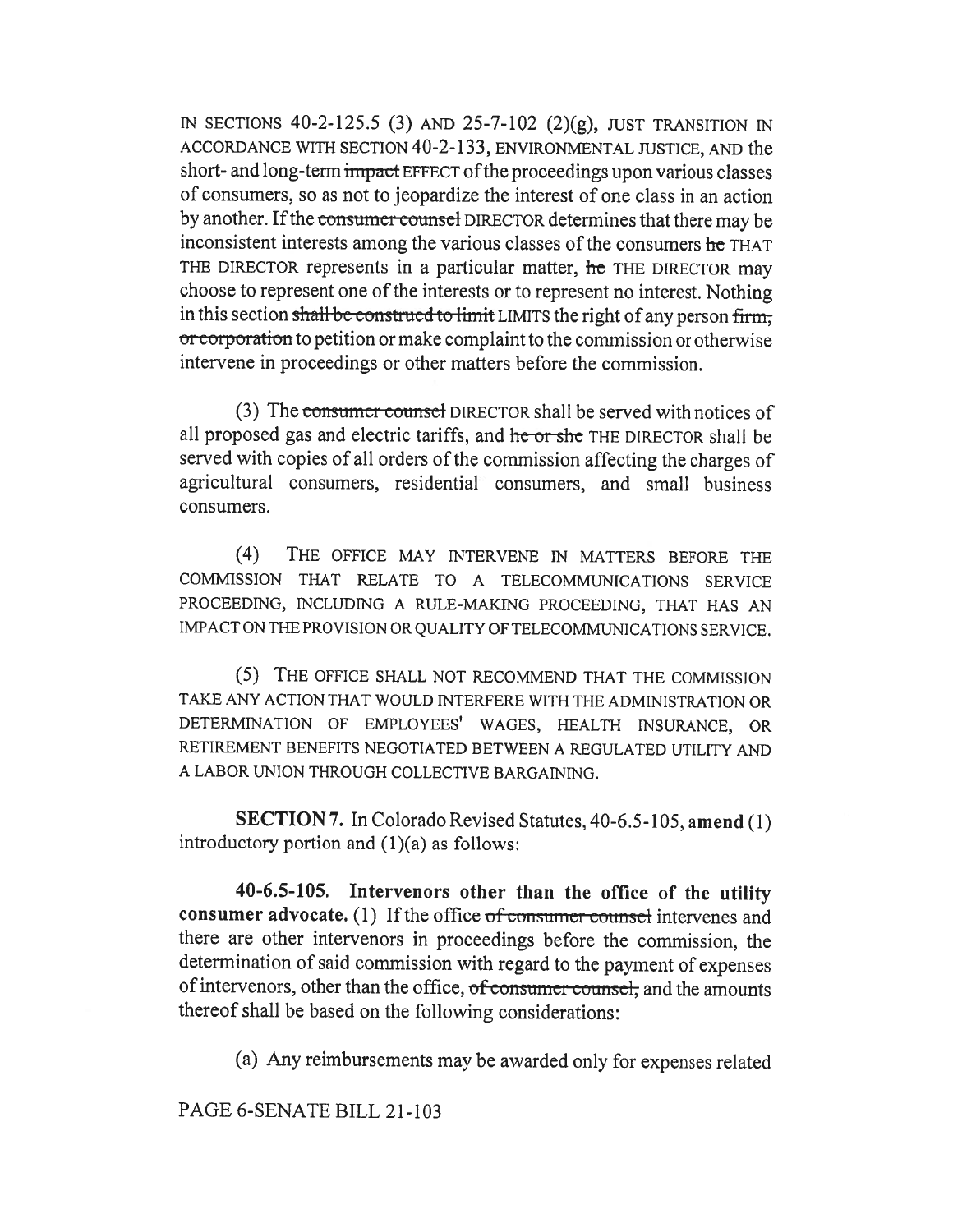to issues not substantially addressed by the office; of consumer counsel;

SECTION 8. In Colorado Revised Statutes, 40-6.5-106, amend (1) introductory portion,  $(1)(a)$ ,  $(1)(c)$ ,  $(2)$ ,  $(2.5)$ , and  $(3)(a)$ ; and  $add (1)(e)$  and (4) as follows:

40-6.5-106. Powers of the director. (1) The consumer counsel DIRECTOR:

(a) May employ such attorneys, engineers, economists, accountants, or other employees as may be necessary to carry out his THE DIRECTOR'S duties; and shall employ a maximum of sixteen full-time employees or the equivalent thereof;

(c) May contract for the services of technically qualified persons to perform research and to appear as expert witnesses before the commission. such persons to be paid. THE DIRECTOR SHALL PAY ANY PERSON CONTRACTED WITH PURSUANT TO THIS SUBSECTION (1)(c) from funds appropriated for the DIRECTOR's use. of the consumer counsel;

(e) (I) MAY INSPECT THE RECORDS AND DOCUMENTS OF ANY PUBLIC UTILITY AND CONDUCT DEPOSITIONS UNDER OATH OF ANY OFFICER, AGENT, OR EMPLOYEE OF A PUBLIC UTILITY IN RELATION TO THE PUBLIC UTILITY'S BUSINESS AND AFFAIRS. To EXERCISE THIS AUTHORITY, THE DIRECTOR SHALL REQUEST THAT THE COMMISSION ISSUE A SUBPOENA PURSUANT TO THE COMMISSION'S AUTHORITY UNDER SECTION 40-6-103 (1) TO:

(A) ISSUE A SUBPOENA ON A PUBLIC UTILITY REQUIRING THE PUBLIC UTILITY TO PRODUCE RECORDS OR DOCUMENTS, OR, FOR RECORDS OR DOCUMENTS KEPT OUTSIDE OF THE STATE, TO PRODUCE VERIFIED COPIES OF RECORDS OR DOCUMENTS, FOR INSPECTION BY THE OFFICE AT SUCH TIME AND PLACE THAT THE COMMISSION DESIGNATES; OR

(B) ISSUE A SUBPOENA FOR THE ATTENDANCE OF WITNESSES AT A DEPOSITION TO BE CONDUCTED BY THE DIRECTOR OR THE DIRECTOR'S DESIGNEE AT SUCH TIME AND PLACE THAT THE COMMISSION DESIGNATES. THE DIRECTOR OR THE DIRECTOR'S DESIGNEE HAS THE AUTHORITY TO ADMINISTER OATHS OF WITNESSES AT A DEPOSITION HELD PURSUANT TO THIS SUBSECTION  $(1)(e)(I)$ .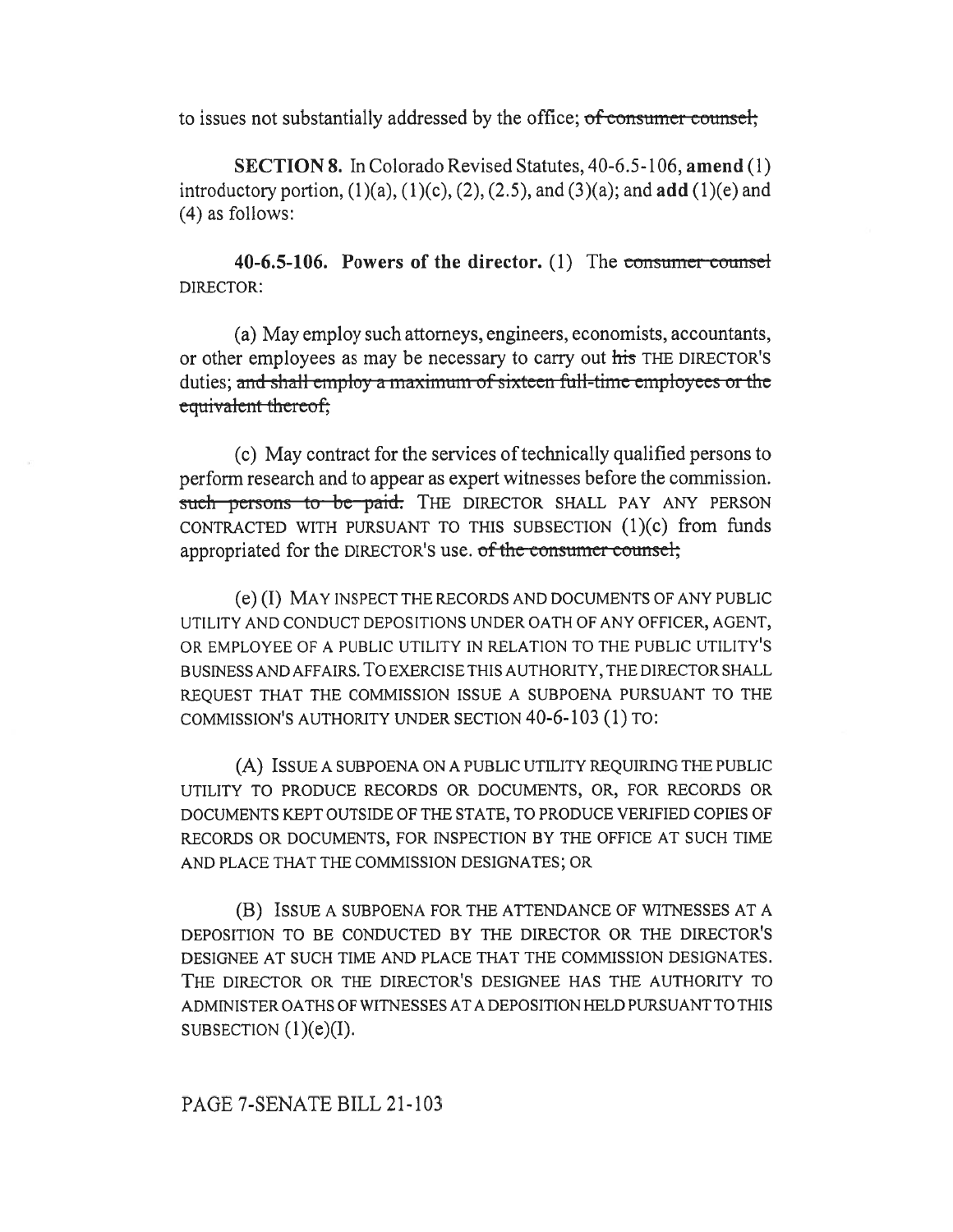(II) WITH RESPECT TO THE GOOD CAUSE SHOWN REQUIREMENT SET FORTH IN SECTION 40-6-103 (1) FOR THE ISSUANCE OF A SUBPOENA, GOOD CAUSE IS SHOWN FOR A REQUEST MADE PURSUANT TO THIS SUBSECTION (1)(e) IF THE DIRECTOR'S REQUEST IDENTIFIES THE TESTIMONY, RECORDS, OR DOCUMENTS SOUGHT PURSUANT TO THIS SUBSECTION (1)(e).

(2) The consumer counsel DIRECTOR may petition for, request, initiate, and appear and intervene as a party in any COMMISSION proceeding, before the commission concerning INCLUDING A RULE-MAKING PROCEEDING. THAT CONCERNS OR AFFECTS UTILITY rate changes, rule-making, charges, tariffs, modifications of service, and matters involving certificates of public convenience and necessity. Notwithstanding any provision of this article ARTICLE 6.5 to the contrary, the consumer-counsel DIRECTOR shall not be a party to any individual complaint between a utility and an individual.

 $(2.5)$  The consumer-counsel DIRECTOR may petition for, request, initiate, or seek to intervene in any proceeding before a federal agency which THAT regulates utility rates or service or BEFORE A federal court when the matter before such THE agency or court will affect a rate, charge, tariff, or term of service for a utility product or service for a residential, small business, or agricultural utility consumer in the state of Colorado. The phrase "federal agency which THAT regulates utility rates or service" does not include any federal lending agency.

 $(3)$  (a) The consumer counsel DIRECTOR and any member of his or her THE DIRECTOR's staff directly involved in a specific adjudicatory proceeding before the commission shall refrain from ex parte communications with members of the commission. The counsel or his or her staff shall DIRECTOR AND THE DIRECTOR'S STAFF have all rights and be ARE governed by the same ex parte rules as all other intervenors.

(4) (a) THE DIRECTOR OR THE DIRECTOR'S DESIGNEE SHALL PROVIDE POLICY ANALYSIS TO THE EXECUTIVE DIRECTOR ON LEGISLATIVE MATTERS PENDING BEFORE THE GENERAL ASSEMBLY THAT DIRECTLY RELATE TO THE OFFICE'S MISSION.

(b) THE OFFICE MAY PROVIDE PRESENTATIONS AND OTHER FORMS OF EDUCATION TO THE GENERAL ASSEMBLY ON THE TYPES OF MATTERS THAT INVOLVE: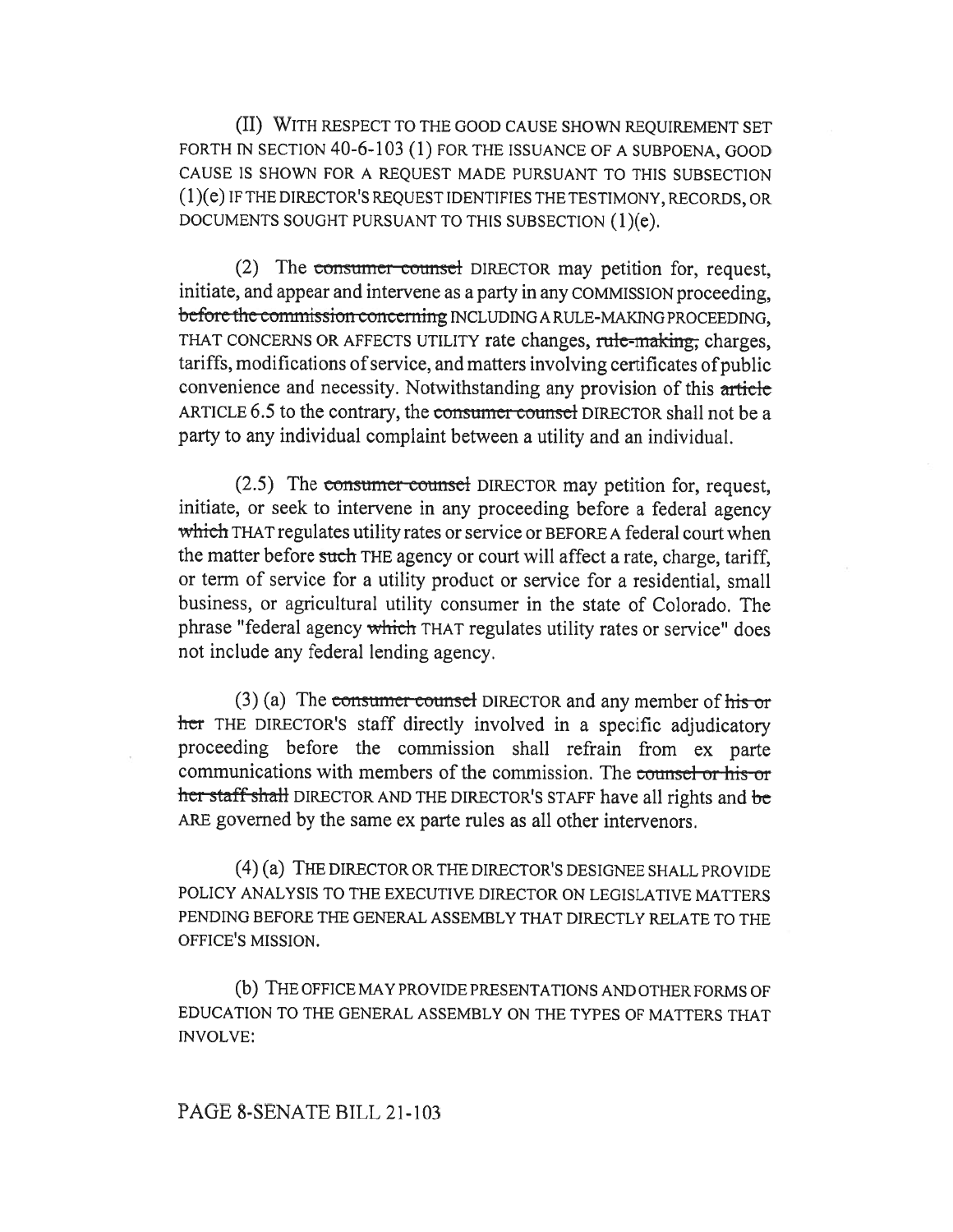(I) PUBLIC UTILITIES' RATES AND CHARGES;

(II) THE PROVISION OF SERVICES;

(III) CERTIFICATES OF PUBLIC CONVENIENCE AND NECESSITY FOR FACILITIES:

(A) THAT ARE OR WOULD BE USED IN PROVIDING UTILITY SERVICE; AND

(B) THE CONSTRUCTION OF WHICH WOULD HAVE MATERIAL EFFECT ON A PUBLIC UTILITY'S RATES AND CHARGES; AND

(IV) OTHER MATTERS THAT AFFECT THE PUBLIC INTEREST OF THE CONSTITUENTS THAT THE OFFICE REPRESENTS.

(c) THE DEPARTMENT OF REGULATORY AGENCIES SHALL ANNUALLY REPORT ON THE OFFICE AS PART OF ITS PRESENTATION TO ITS COMMITTEES OF REFERENCE AT A HEARING HELD PURSUANT TO SECTION 2-7-203 (2)(a) OF THE "STATE MEASUREMENT FOR ACCOUNTABLE, RESPONSIVE, AND TRANSPARENT (SMART) GOVERNMENT ACT", INCLUDING REPORTING ON THE FOLLOWING:

(I) A SUMMARY OF MATTERS IN WHICH THE OFFICE INTERVENED IN THE PRECEDING YEAR AND THE RESOLUTION, IF ANY, OF THOSE MATTERS; AND

(II) A SUMMARY OF THE OFFICE'S OTHER WORK IN THE PRECEDING YEAR.

SECTION 9. In Colorado Revised Statutes, amend 40-6.5-107 as follows:

40-6.5-107. Financing of office. At each regular session, the general assembly shall determine the amounts AMOUNT to be expended by the office of consumer counsel for the direct and indirect costs of administration in performing its duties and responsibilities required by this article ARTICLE 6.5 and shall appropriate THE AMOUNT to the office  $of$ consumer counsel from the public utilities commission fixed utility fund AND THE TELECOMMUNICATIONS UTILITY FUND created in section 40-2-114.

PAGE 9-SENATE BILL 21-103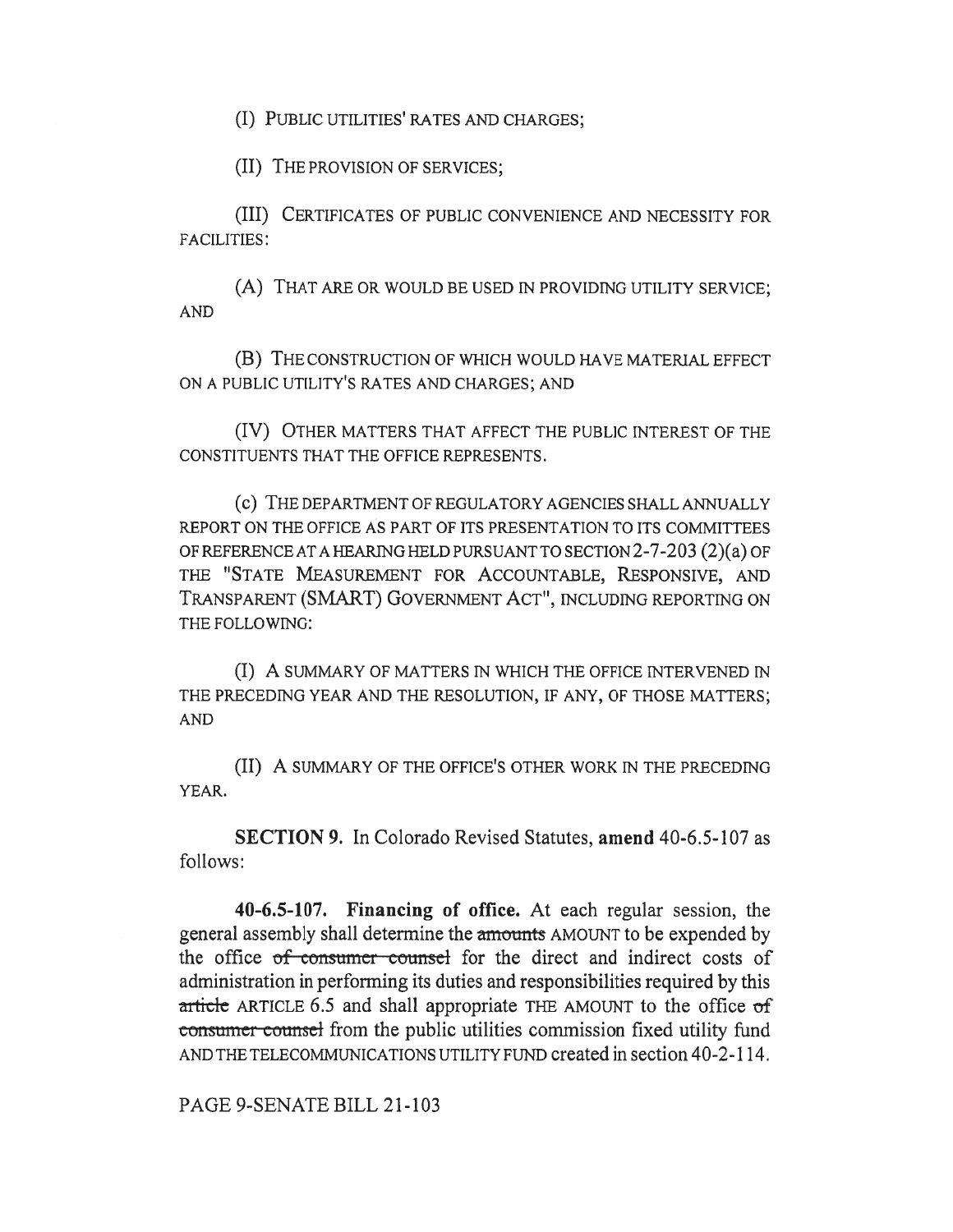the full amount so determined. No THE GENERAL ASSEMBLY SHALL NOT APPROPRIATE MONEY FROM THE general fund moneys shall be appropriated to the office of consumer counsel for the performance of its duties and responsibilities under this article ARTICLE 6.5.

**SECTION 10.** In Colorado Revised Statutes, 24-1-122, amend (2) introductory portion and  $(2)(a.5)$  as follows:

24-1-122. Department of regulatory agencies - creation. (2) The department of regulatory agencies shall consist CONSISTS of the following divisions:

(a.5) The office of consumer counsel THE UTILITY CONSUMER ADVOCATE and the utility consumers' board, created by  $N$  article 6.5 of title 40. C.R.S. The office of consumer counsel THE UTILITY CONSUMER ADVOCATE and its powers, duties, and functions are transferred by a type 1 transfer to the department of regulatory agencies as a division thereof OF THE DEPARTMENT. The utility consumers' board shall exercise its powers and perform its duties and functions under the department as if the same were transferred to the department by a type 1 TYPE 2 transfer and allocated to the office of consumer counsel THE UTILITY CONSUMER ADVOCATE.

**SECTION 11.** In Colorado Revised Statutes, 40-2-114, amend (2) as follows:

40-2-114. Disposition of fees collected - telecommunications utility fund - fixed utility fund. (2) Moneys MONEY in the funds created in subsection (1) of this section shall be expended only to defray the full amount determined by the general assembly for the administrative expenses of the commission for the supervision and regulation of the public utilities paying the fees and for the financing of the office of consumer counsel THE UTILITY CONSUMER ADVOCATE created in article 6.5 of this title TITLE 40. The state treasurer shall retain any unexpended balance remaining in either fund at the end of any fiscal year to defray the administrative expenses of the commission during subsequent fiscal years, and the executive director of the department of revenue shall take any such unexpended balance into account when computing the percentage upon which fees for the ensuing fiscal year will be based.

**SECTION 12.** In Colorado Revised Statutes, 40-2-122, amend

PAGE 10-SENATE BILL 21-103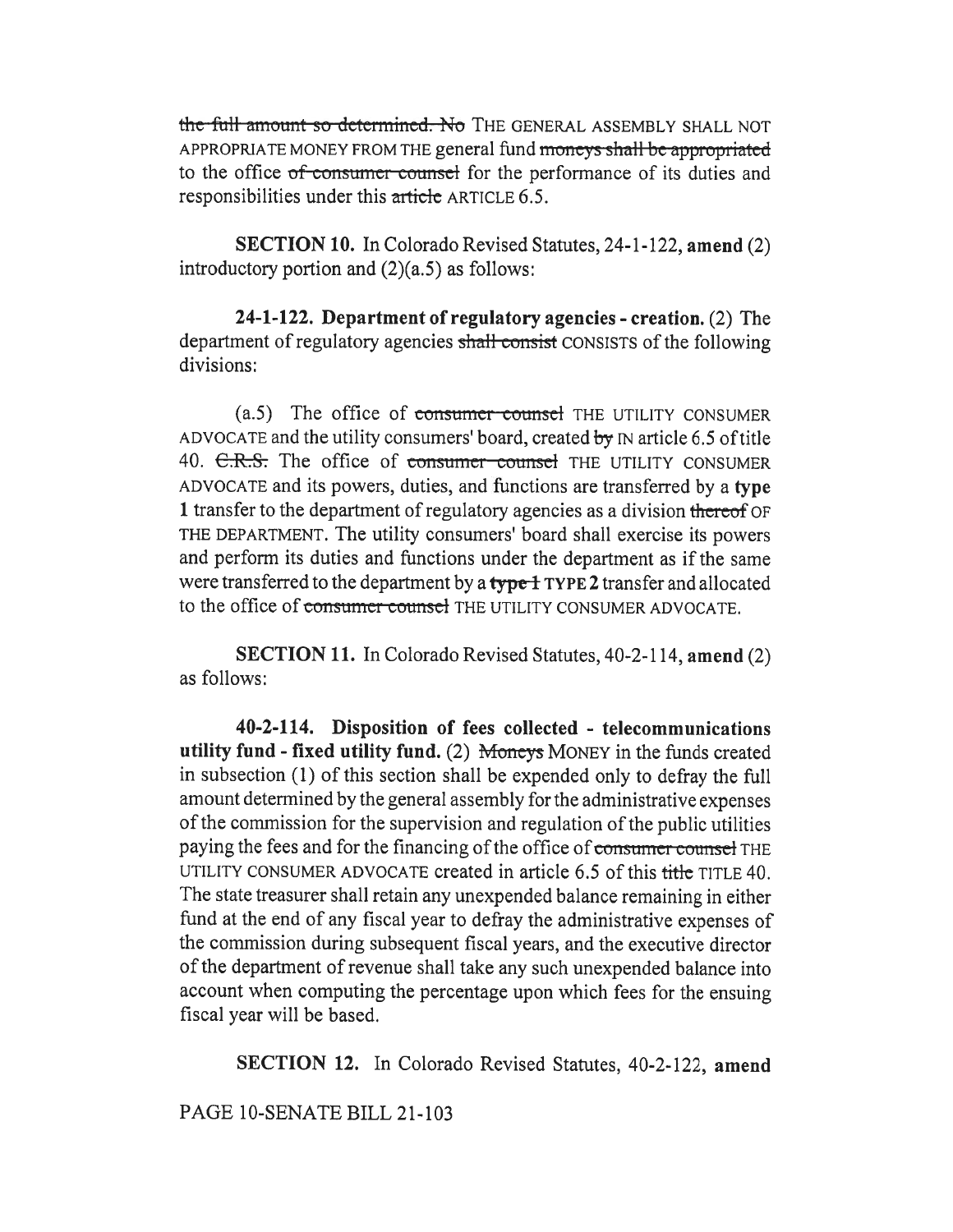$(3)(c)$  introductory portion,  $(3)(c)(XI)$ ,  $(5)$ , and  $(10)$  as follows:

40-2-122. Natural gas - deregulation of supply - voluntary separation of service offerings - consumer protection - legislative declaration. (3) (c) The commission shall not approve a plan submitted pursuant to paragraph (a) of this subsection  $(3)$  SUBSECTION  $(3)(a)$  OF THIS SECTION unless the price charged for natural gas delivery services does not subsidize natural gas supply service under the plan and, in addition, the plan:

(XI) Provides for funding of the commission and the office of consumer counsel THE UTILITY CONSUMER ADVOCATE based upon a charge to end-use customers, as determined by the commission, as a part of the natural gas delivery function, regardless of the identity of the natural gas supplier. Such new funding method shall MUST be competitively neutral and shall be designed to generate annual revenues equivalent to the average annual revenues generated under sections 40-2-109 to 40-2-114 during calendar years 1994 to 1998 associated with the sale of natural gas service from the geographic area or group of customers affected by the plan. Whenever such new funding method is instituted for any specific geographic area or group of customers, the natural gas public utilities serving such THE area or group shall no longer pay the fees that would otherwise have been required under said THE sections.

(5) The department of revenue is hereby authorized to collect funding for the commission and the office of consumer counsel THE UTILITY CONSUMER ADVOCATE in accordance with subparagraph (XI) of paragraph (c) of subsection  $(3)$  SUBSECTION  $(3)(c)(XI)$  of this section.

(10) The general assembly determines that a new funding formula should be devised to adequately fund the commission's and office of consumer counsel's THE UTILITY CONSUMER ADVOCATE'S administrative expenses. On or before December 1, 2000, the commission and the office of consumer counsel shall recommend to the general assembly those legislative changes needed to develop appropriate funding mechanisms for the public utilities commission and the office. of consumer counsel. This provision is intended to provide a comprehensive replacement for the funding method contained in the utility plan under subparagraph  $(XI)$  of paragraph (c) of subsection (3) SUBSECTION (3)(c)(XI) of this section.

## PAGE 11-SENATE BILL 21-103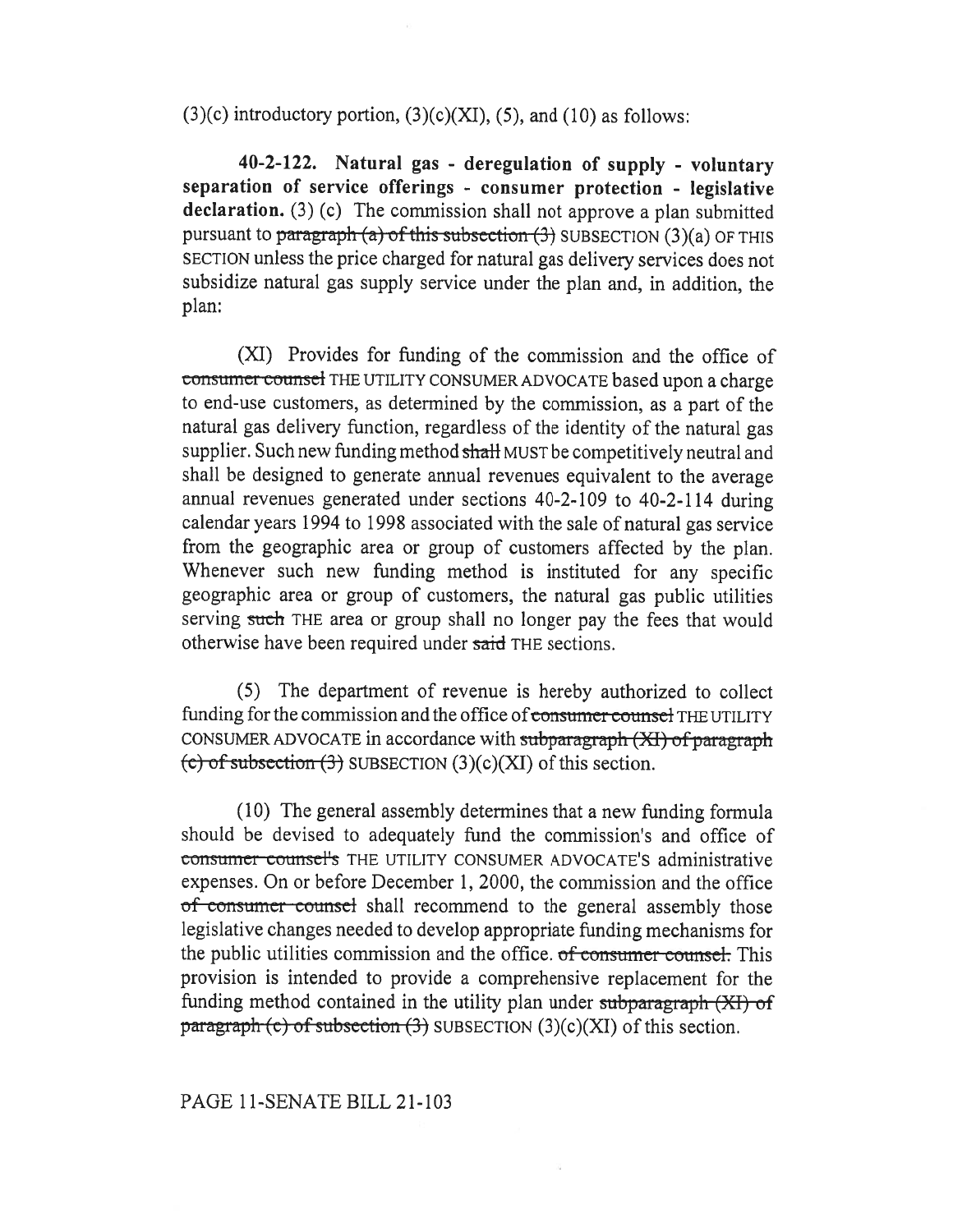SECTION 13. In Colorado Revised Statutes, 40-3-104.3, amend  $(1)(b)$  and  $(1)(e)$  as follows:

40-3-104.3. Manner of regulation - competitive responses definitions - repeal.  $(1)(b)(I)$  Following a notice period of five days after the filing of an application under this section, the commission shall approve or deny the application within thirty days. All applications filed with the commission pursuant to this section shall be placed at the head of the commission's docket and shall be disposed of promptly within the time periods set forth in this paragraph  $(b)$  SUBSECTION  $(1)(b)(I)$ ; except that, for good cause shown, the commission may extend the period in which it must act for an additional fifteen days, or, in extraordinary circumstances, including but not limited to the existence of numerous pending applications under this section, the commission may extend the period in which it must act for an additional thirty days beyond the fifteen days provided for in this  $\frac{\text{pargraph}}{\text{b}}$  SUBSECTION (1)(b)(I).

(II) Whenever such THE application is continued as provided in this  $\frac{\text{parameter of}}{\text{parameter of}}$  subsection (1)(b)(I) of this section, the commission shall enter an order making such THE continuance and stating fully the facts necessitating the continuance. If the commission has not approved or denied any such AN application within the time periods set forth in this paragraph  $(b)$  SUBSECTION (1)(b)(I) OF THIS SECTION, the application shall be deemed approved. If the commission denies any such AN application for approval within the permitted period, the subject contract shall DOES not become effective.

(III) Any contract submitted pursuant to this section shall be filed under seal and treated as confidential by the commission; except that, at the time the applicant files an application or contract with the commission, the applicant shall also furnish a copy of the application to any public utility then providing electric, gas, or steam service in the state of Colorado to the customer, and also furnish a copy to the office of consumer counsel, and the UTILITY CONSUMER ADVOCATE, WHICH office of consumer counsel shall also treat said THE contract as confidential.

(e) Within ten days after the execution of such THE contract, the public utility shall file with the commission under seal and as a confidential document the final contract or other description of the price and terms of service, together with any additional information required by the

## PAGE 12-SENATE BILL 21-103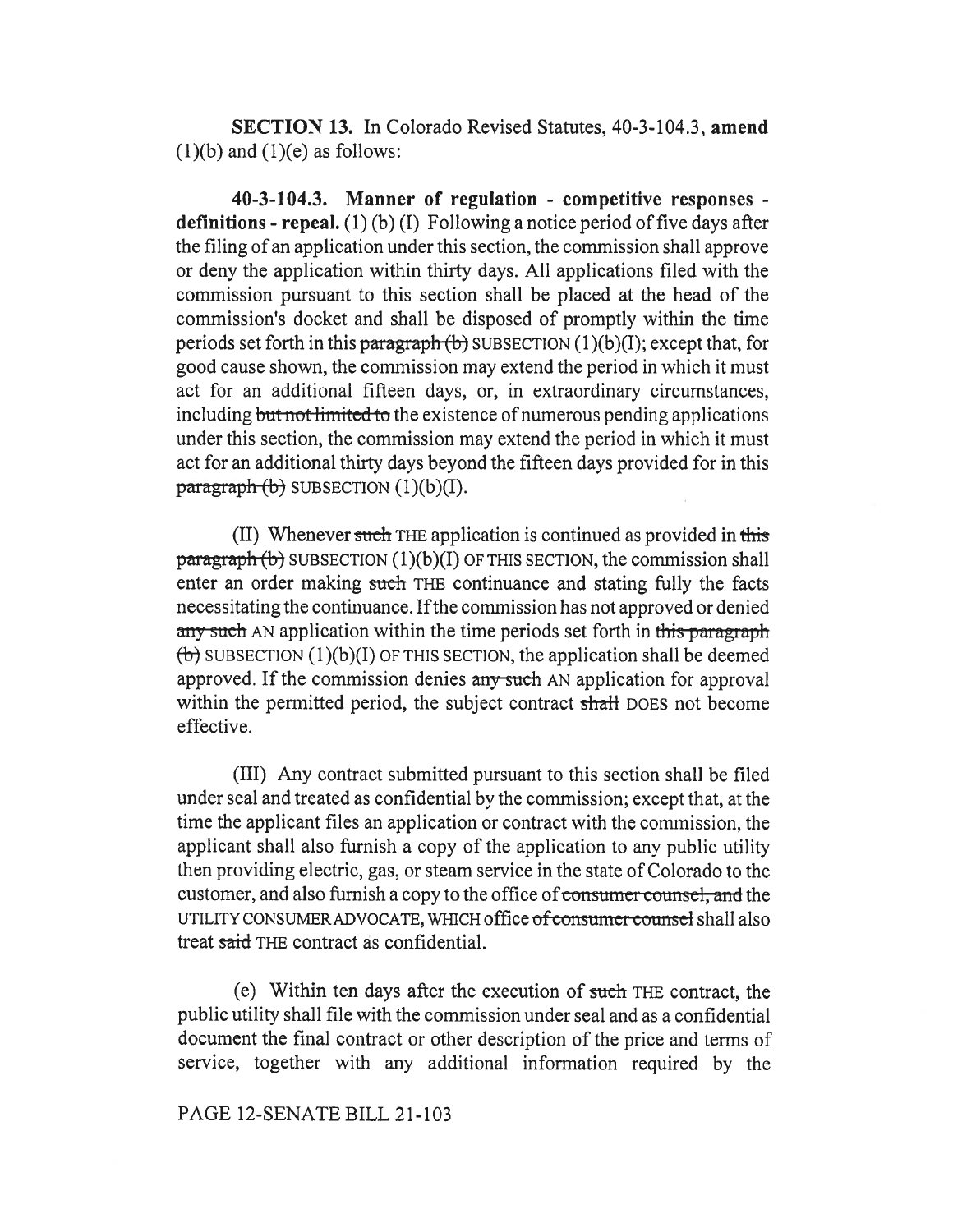commission. The applicant shall also furnish a copy of such THE information to the office of consumer counsel, who THE UTILITY CONSUMER ADVOCATE, WHICH OFFICE shall treat the information as confidential. The commission shall havc HAS no authority to disapprove the contract if the contract complies with the conditions contained in paragraph  $(a)$  of this subsection  $(1)$  SUBSECTION  $(1)(a)$  OF THIS SECTION, but the commission may consider the contract for general regulatory purposes and to ensure compliance with the requirements of this section.

SECTION 14. Appropriation. (1) For the 2021-22 state fiscal year, \$453,941 is appropriated to the department of regulatory agencies. This appropriation is from the fixed utility fund created in section 40-2-114 (1)(b)(II), C.R.S. To implement this act, the department may use this appropriation as follows:

(a) \$265,311 for use by the office of the utility consumer advocate for personal services, which amount is based on an assumption that the office will require an additional 3.2 FTE;

(b) \$29,120 for use by the office of the utility consumer advocate for operating expenses; and

(c) \$159,510 for the purchase of legal services.

(2) For the 2021-22 state fiscal year, \$159,510 is appropriated to the department of law. This appropriation is from reappropriated funds received from the department of regulatory agencies under subsection (1)(c) of this section and is based on an assumption that the department of law will require an additional 0.8 FTE. To implement this act, the department of law may use this appropriation to provide legal services for the department of regulatory agencies.

SECTION 15. Effective date. This act takes effect September 1, 2021.